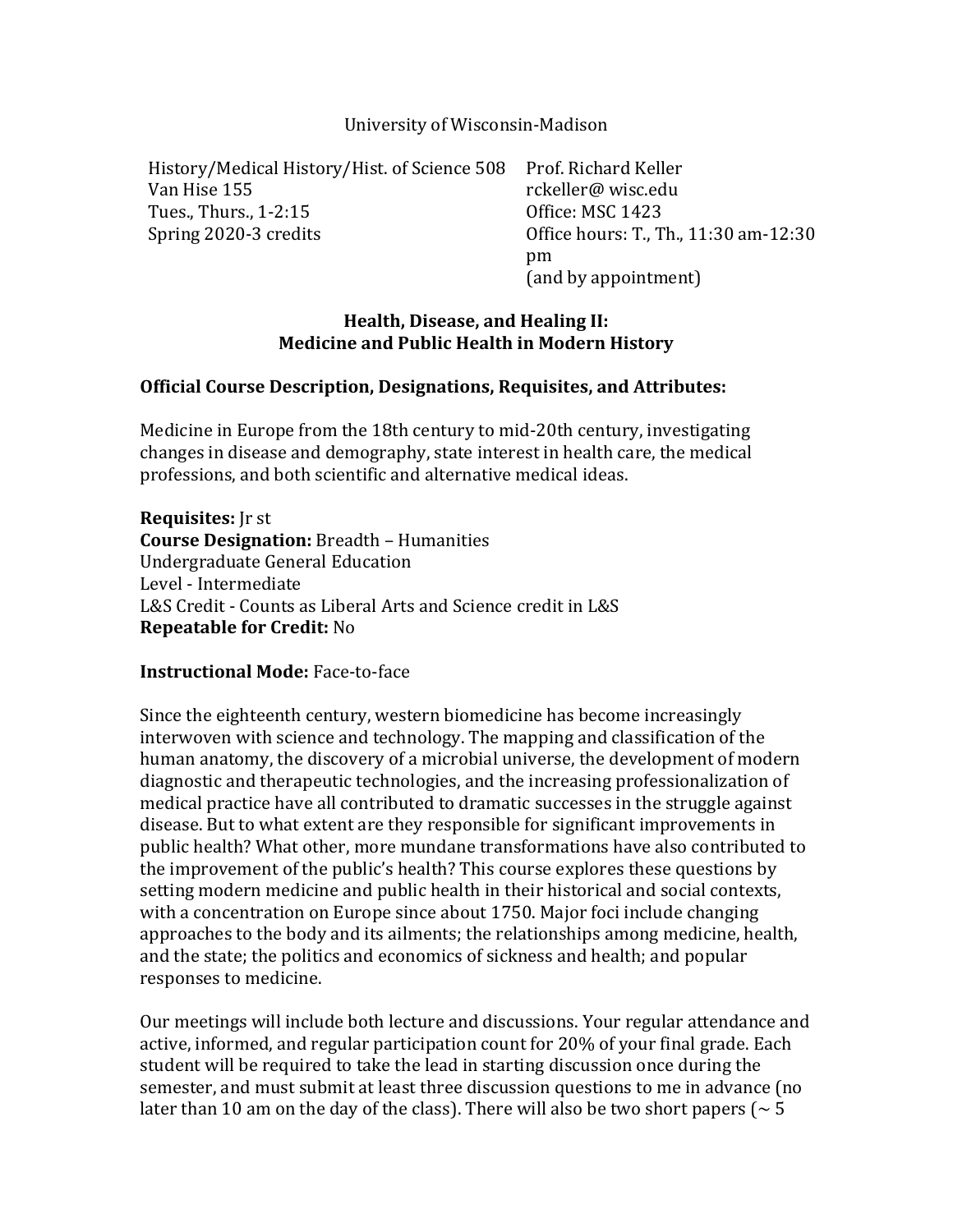pages) based on course reading material, each of which constitutes 20% of your grade. The final written requirement is an original research paper of 10 to 12 pages (plus bibliography), which will constitute  $40\%$  of your grade.

This course meets as a group for two 75-minute sessions per week and carries the expectation that you will spend an average of 3 hours outside of class for each class period. In other words, in addition to class time, plan to allot an average of 6 hours per week for reading, writing, and preparing for discussions.

The course is graded on a GPA scale as detailed below. Your final grade will be a weighted average of your grade for each assignment.

| A: 3.76-4.0      | $C: 1.76 - 2.25$ |
|------------------|------------------|
| AB: 3.26-3.75    | $D: .76-1.75$    |
| $B: 2.76 - 3.25$ | $F: 0-.75$       |
| BC: 2.26-2.75    |                  |

#### **Research paper**

The major requirement of this course is an original research paper on a subject of your choice based on primary sources. I have designed the parameters of the assignment in a manner that brings this course into compliance with the writingintensive course requirements of many medical schools' admissions policies.

The paper must be 10 to 12 pages in length (double-spaced). In addition, it must include a bibliography listing your sources and other works cited. You may use any citation style you wish, but please be consistent. The topic must cover some aspect of medicine or health in modern (post-1789) Europe or the United States. You must submit a written paper proposal that includes the following information: a clear identification of the topic the paper will explore, an explanation of how the topic relates to the major themes of the course, and an indication of the kinds of sources you will use to support your argument. This is not a detailed bibliography: simply indicate the types of sources that you think will constitute the bulk of your evidence (for example, medical journal articles, historical public health surveys, novels or memoirs).

The deadlines for the research paper are as follows:

13 Feb.: Paper proposal due 3 March: Bibliography due 2 April: Draft due 7-10 April: Individual paper consultations 4 May, 9:45 am: Final paper due

The research paper will comprise  $40\%$  of your final grade.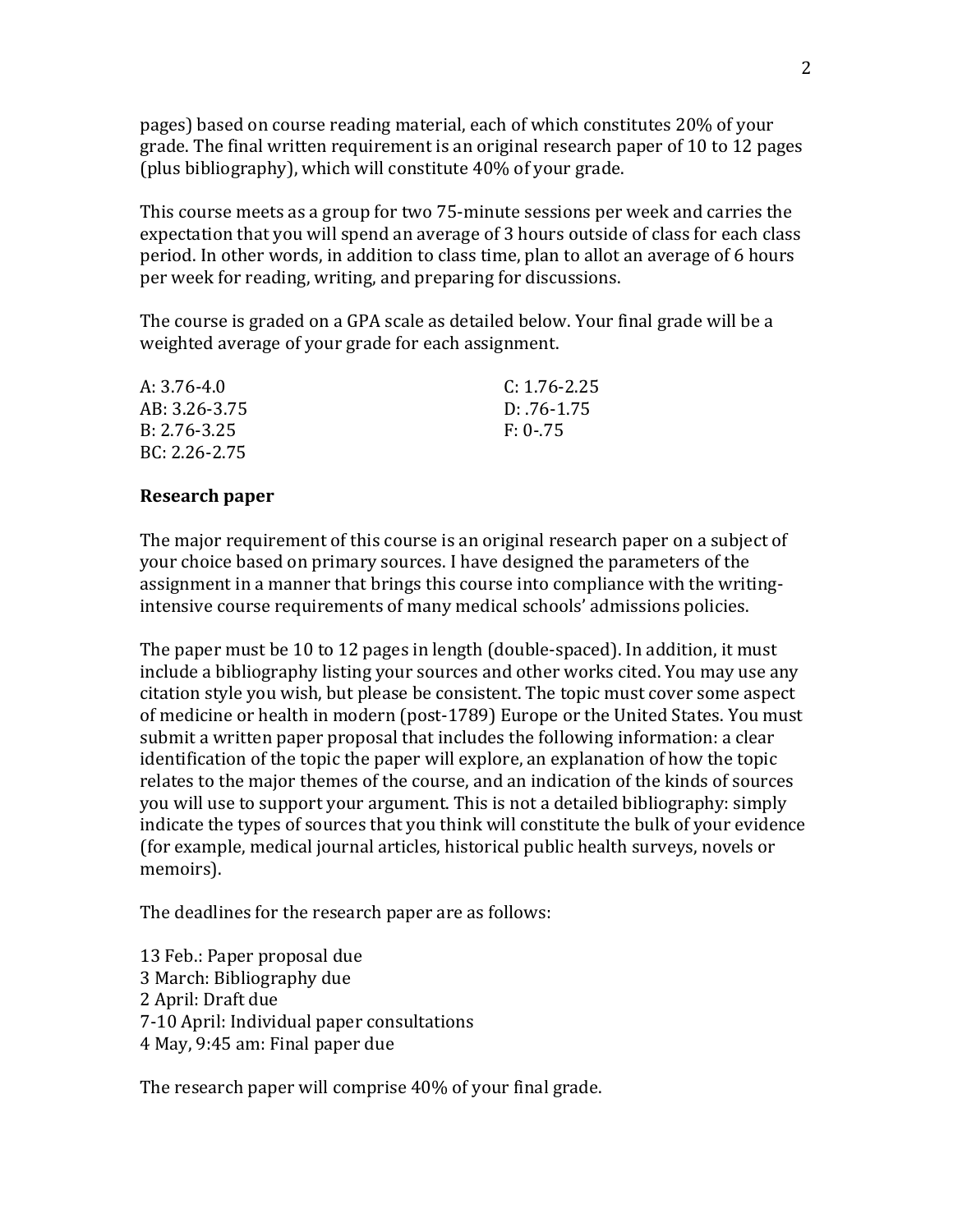## **Learning Objectives**

By the end of this course, students will:

- Distinguish primary from secondary sources
- Recognize the utility of humanistic methods for the study of medicine and public health
- Develop critical thinking skills through techniques of close reading and written analysis
- Understand essential developments in the evolving relationship between medicine and public health in modern societies.

The University of Wisconsin-Madison supports the right of all enrolled students to a full and equal educational opportunity. The Americans with Disabilities Act (ADA), Wisconsin State Statute (36.12), and UW-Madison policy (Faculty Document 1071) require that students with disabilities be reasonably accommodated in instruction and campus life. Reasonable accommodations for students with disabilities is a shared faculty and student responsibility. Students are expected to inform faculty [me] of their need for instructional accommodations by the end of the third week of the semester, or as soon as possible after a disability has been incurred or recognized. Faculty [I], will work either directly with the student [you] or in coordination with the McBurney Center to identify and provide reasonable instructional accommodations. Disability information, including instructional accommodations as part of a student's educational record, is confidential and protected under FERPA.

By enrolling in this course, each student assumes the responsibilities of an active participant in UW-Madison's community of scholars in which everyone's academic work and behavior are held to the highest academic integrity standards. Academic misconduct compromises the integrity of the university. Cheating, fabrication, plagiarism, unauthorized collaboration, and helping others commit these acts are examples of academic misconduct, which can result in disciplinary action. This includes but is not limited to failure on the assignment/course, disciplinary probation, or suspension. Substantial or repeated cases of misconduct will be forwarded to the Office of Student Conduct & Community Standards for additional review. For more information, refer to studentconduct.wiscweb.wisc.edu/academicintegrity/.

Diversity is a source of strength, creativity, and innovation for UW-Madison. We value the contributions of each person and respect the profound ways their identity, culture, background, experience, status, abilities, and opinion enrich the university community. We commit ourselves to the pursuit of excellence in teaching, research, outreach, and diversity as inextricably linked goals.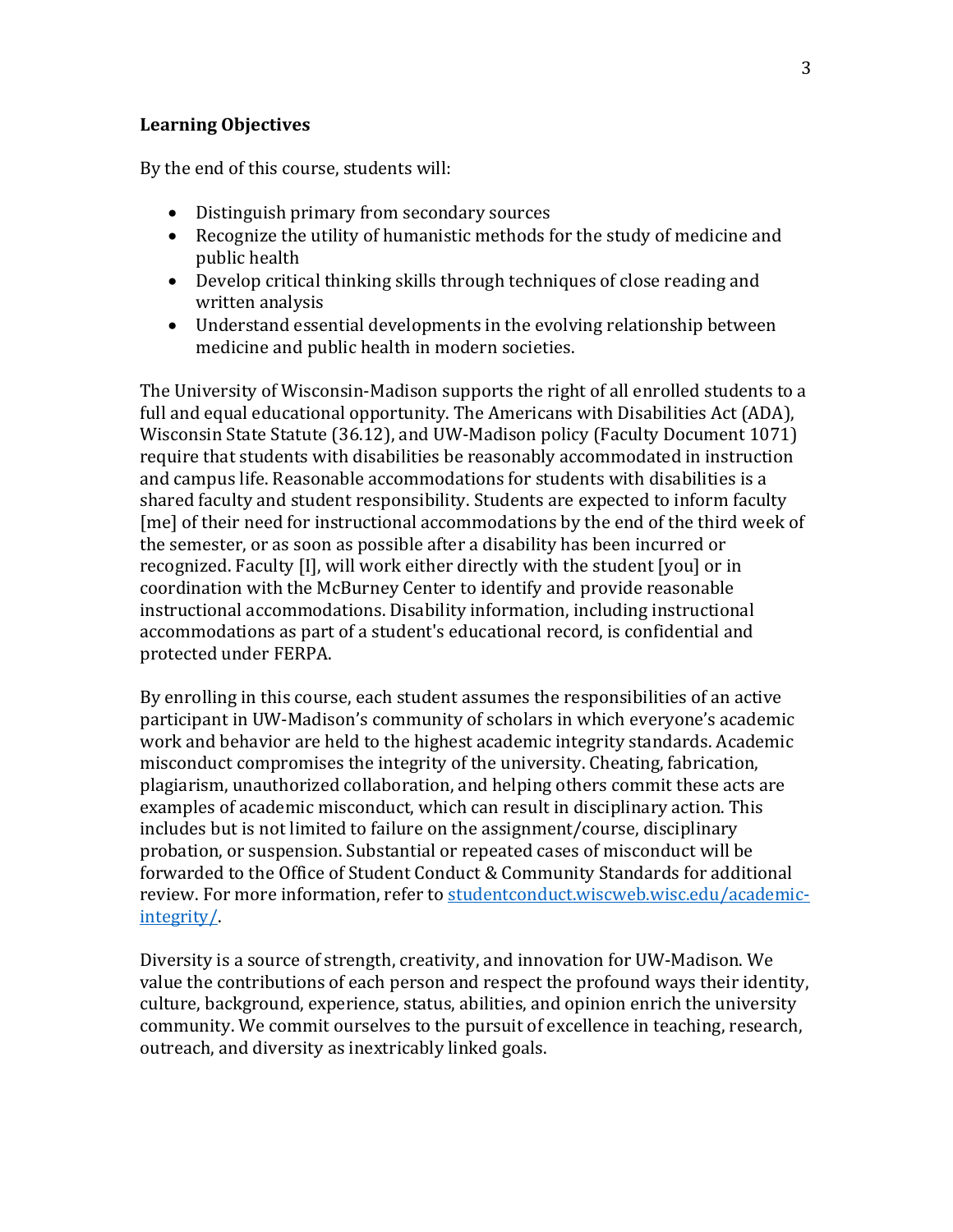The University of Wisconsin-Madison fulfills its public mission by creating a welcoming and inclusive community for people from every background - people who as students, faculty, and staff serve Wisconsin and the world.

All reading materials are available on the course's Canvas site, along with the syllabus, slides, and assignments. Assignments will be posted no later than two weeks before the assignment deadline. Slides will be posted AFTER the lecture/discussion to which they are linked has taken place.

#### **COURSE SCHEDULE**

#### **Introduction**

Tues., 21 Jan.-Introduction

Thurs., 23 Ian.—Disease, Illness, and Public Welfare: Introducing the Concepts

Arthur Kleinman, Leon Eisenberg, and Byron Good, "Culture, Illness, and Care: Clinical Lessons from Anthropologic and Cross-Cultural Research," Annals of *Internal Medicine* 88 (1978): 251-58.

Laura Hillenbrand, "A Sudden Illness," The New Yorker, July 7, 2003. https://www.newyorker.com/magazine/2003/07/07/a-sudden-illness

## **Enlightenment in Theory and Practice**

Tues.,  $28$  Jan.—Beginning with the Body

Londa Schiebinger, "The Anatomy of Difference," in *Nature's Body: Gender in the Making of Modern Science* (Boston, 1993), 115-41, and "More than Skin Deep: The Scientific Search for Sexual Difference," in The Mind Has No Sex? Women in the *Origins of Modern Science* (Cambridge, Mass., 1993), 189-213.

Thurs., 30 Jan.—Medicine before Modernity

Alisha Rankin, "Duchess, Heal Thyself: Elisabeth of Rochlitz and the Patient's Perspective in Early Modern Germany," Bulletin of the History of Medicine 82, no. 1  $(2008): 109-44.$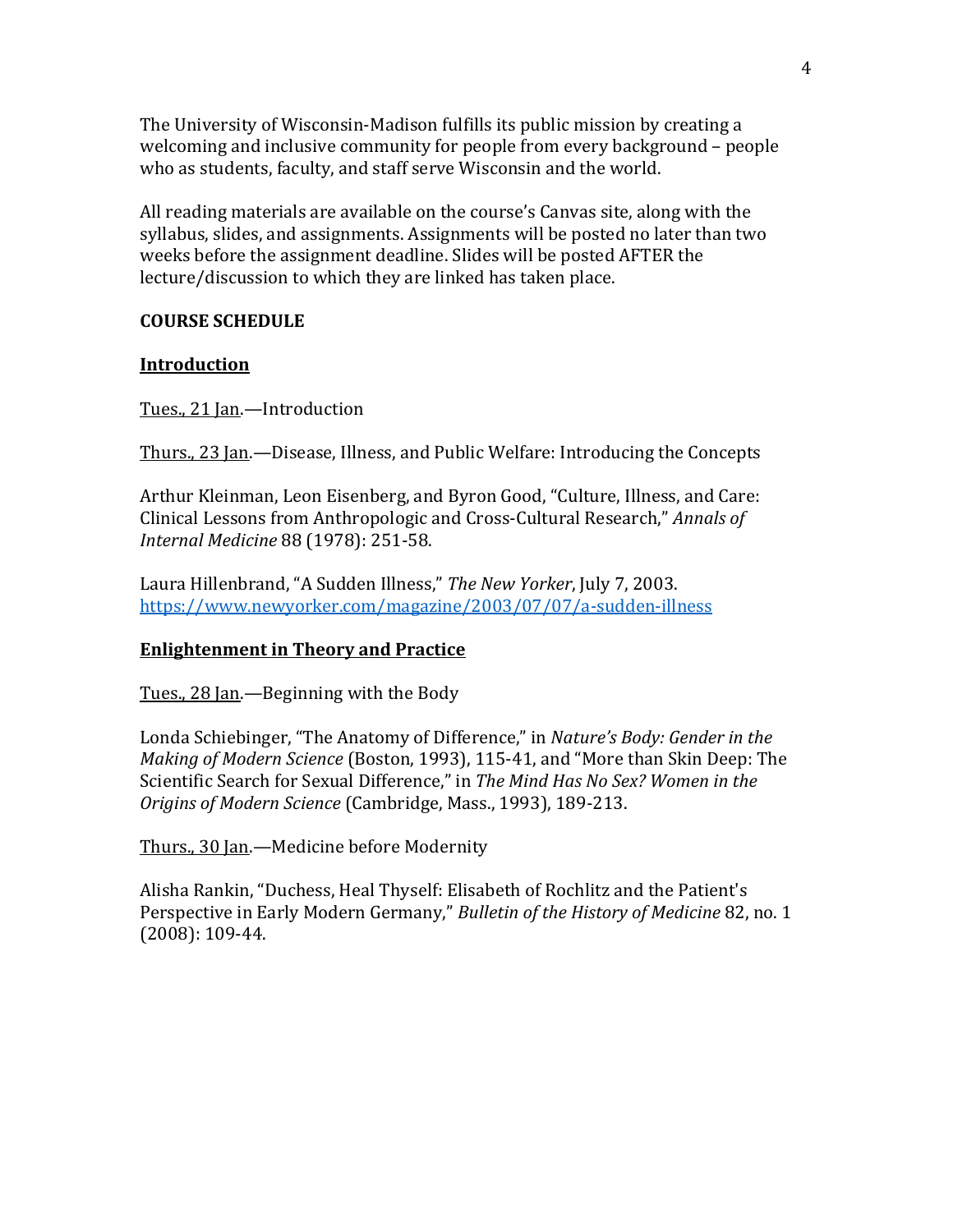Tues., 4 Feb.—Medical Science before Scientific Medicine: Statistics and Experiments

James Jurin, "A Letter ... Containing a Comparison between the Danger of the Natural Small Pox, and of That Given by Inoculation," *Philosophical Transactions* 32 (1722-23): 213-27.

Edward Jenner, "An Inquiry into the Causes and Effects of the Variolae Vaccinae, or Cow-Pox," in *Medicine and Western Civilization* [henceforth *MWC*], ed. by David J. Rothman, Steven Marcus, and Stephanie A. Kiceluk (New Brunswick, N.J., 1995): 299-309.

Andrea Rusnock, "Medical Statistics and Hospital Medicine: The Case of the Smallpox Vaccination," *Centaurus* 49 (2007): 337-359.

Thurs., 6 Feb.—Toward a Healing Profession

Ivan Waddington, "The Role of the Hospital in the Development of Modern Medicine: A Sociological Analysis," *Sociology* 7 (1973): 211-24.

#### **Contagion and Illness, Place and Race**

Tues., 11 Feb. - Colonial Medicine and the Civilizing Mission

David Arnold, "Smallpox: The Body of the Goddess," in *Colonizing the Body: State Medicine and Epidemic Disease in Nineteenth-Century India* (Berkeley, 1993), 116-58.

Thurs., 13 Feb.— Society and Sickness in an Industrializing Europe

Edwin Chadwick, "Report on the Sanitary Condition of the Labouring Population of Great Britain," in MWC, 216-39.

Rudolf Virchow, "Report on the Typhus Epidemic in Upper Silesia," *American Journal of Public Health* 96, no. 12 (2006): 2102-5.

## **PAPER PROPOSAL DUE VIA CANVAS**

Tues., 18 Feb.— Death, Disease, and the Social Environment

John Snow, "The Cholera Near Golden Square, and at Deptford," *Medical Times and Gazette* 9 (1854): 321-22.

Valeska Huber, "The Unification of the Globe by Disease? International Sanitary Conferences on Cholera, 1851-1894," The Historical Journal, 49:2 (2006), 453-476.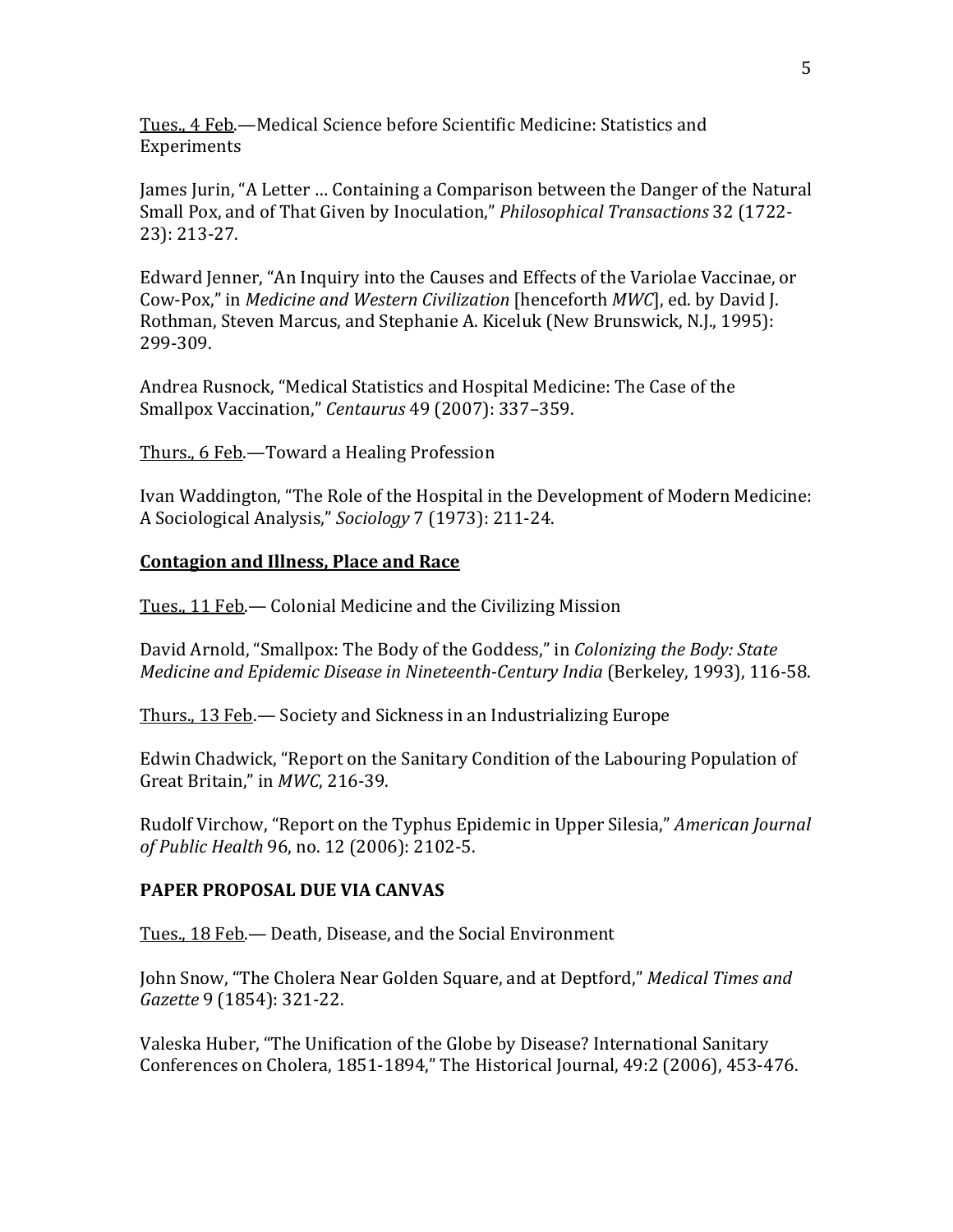Thurs., 20 Feb.— Sanitation in Medicine and Public Health

Florence Nightingale, *Notes on Hospitals* (London, 1859), 1-22.

Matthew Gandy, "The Paris Sewers and the Rationalization of Urban Space," Transactions of the Institute of British Geographers, NS 24 (1999): 23-44.

#### FIRST SHORT PAPER DUE VIA CANVAS, THURSDAY, 20 FEBRUARY

#### **Recasting Disease: Infection and Vulnerability in a Universe of Germs**

Tues., 25 Feb. - Rethinking Contagion

Louis Pasteur, "On the Extension of the Germ Theory to the Etiology of Certain Common Diseases," *MWC*, 253-7.

Nancy Tomes, "The Making of a Germ Panic, Then and Now," *American Journal of Public Health* 90, no. 2 (2000): 191-98.

Thurs., 27 Feb. - A Gendered Revolution? Women in Medicine

Elizabeth Blackwell, "The Influence of Women in the Medical Profession," MWC, 282-7.

Arthur Conan Doyle, "The Doctors of Hoyland," in *Round the Red Lamp* (Charlottesville, Va., 1996), 276-95.

## **The Twentieth Century: Sickness and Health in a Technological Era**

Tues., 3 March— Devastation and Healing: The First World War

Margaret R. Higonnet, ed., *Nurses at the Front: Writing the Wounds of the Great War* (Boston: Northeastern University Press, 2001), 1-27, 49-75, and 89-98.

#### **PAPER BIBLIOGRAPHY DUE VIA CANVAS**

Thurs., 5 March— Infection and Invisibility: Two Stories of Sexual Health

Eugène Brieux, *Damaged Goods (Les Avariés)* (London, 1911).

Anne Hanley, "Sex Prejudice" and Professional Identity: Women Doctors and Their Patients in Britain's Interwar VD Service," *Journal of Social History* (2020): 1-30.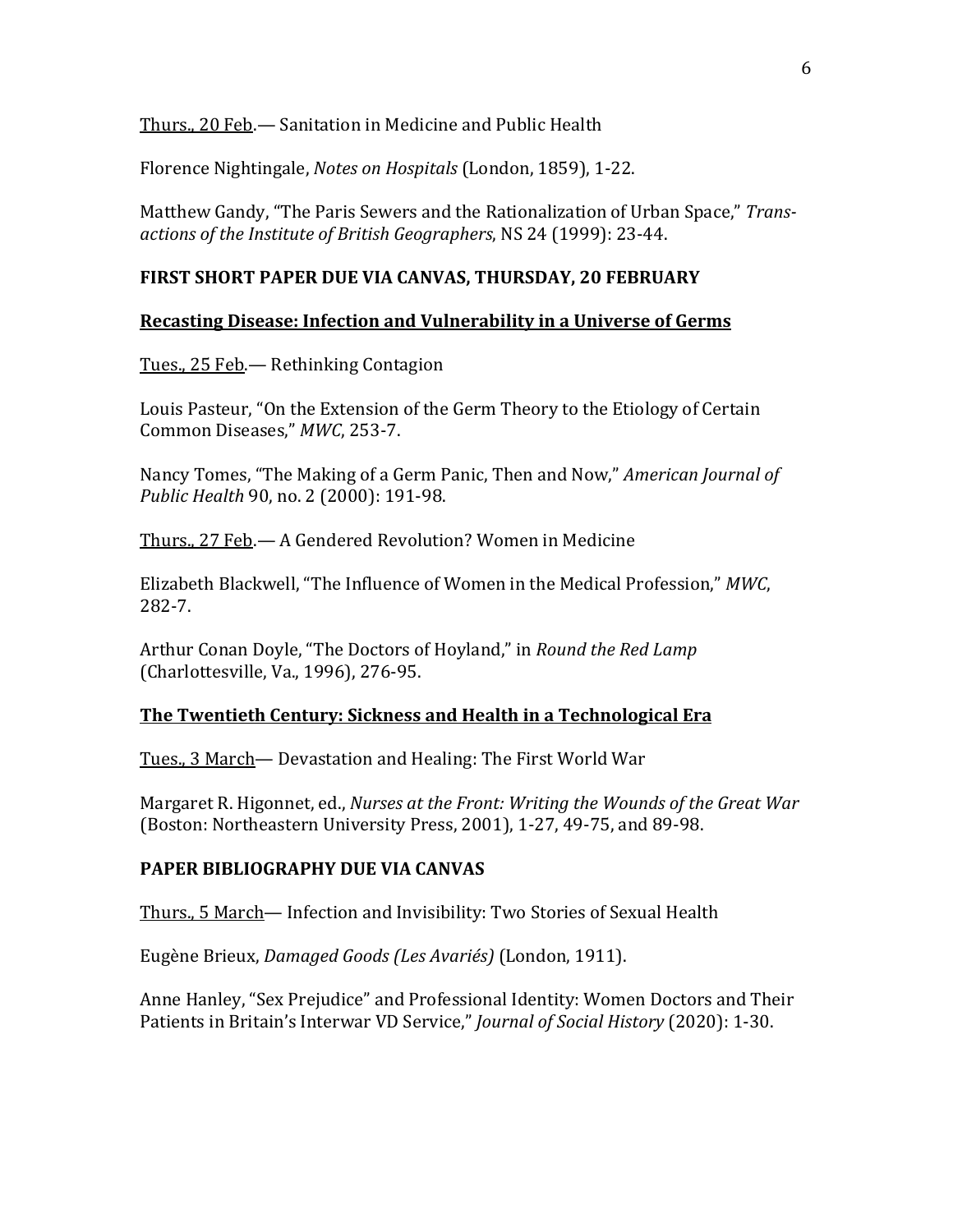Tues., 10 March— Health and Breeding: Prevention and Politics

Francis Galton, "Eugenics: Its Definition, Scope, and Aims," *American Journal of Sociology* 10 (1904): 1-6.

Explore:

Jacqueline Wernimont and Alexandra Minna Stern, *Eugenic Rubicon* https://scalar.usc.edu/works/eugenic-rubicon-/index

Thurs., 12 March— Sickness, Health, and Wealth

W. Somerset Maugham, "Sanatorium," in The Complete Short Stories of W. Somerset *Maugham* (3 vols.; Garden City, N.Y., 1953), II, 505-27.

George Orwell, "How the Poor Die," in MWC, 368-75

## **TUES., 17 MARCH AND THURS., 19 MARCH: SPRING BREAK**

Tues., 24 March-State Solutions in West and East

Manchester *Guardian* archive: The Beveridge Report

Carolyn Steedman, *Landscape for a Good Woman: A Story of Two Lives* (New Brunswick, N.J.: Rutgers University Press, 1994), 99-124.

Dora Vargha, "Vaccination and the Communist State: Polio in Eastern Europe," in *The Politics of Vaccination: A Global History*, ed. by Christine Holmberg, Stuart Blume, and Paul Greenough (Manchester: Manchester University Press, 2017), 77-98.

Thurs., 26 March— Why are We So Healthy?

**Skim:** Thomas McKeown and Robert G. Record, "Reasons for the Decline of Mortality in England and Wales during the Nineteenth Century," *Population Studies* 16, no. 2 (1962): 94-122; and Thomas McKeown, R.G. Record, and R.D. Turner, "An Interpretation of the Decline of Mortality in England and Wales during the Twentieth Century," *Population Studies* 29, no. 3 (1975): 391-422.

Simon Szreter, "Rethinking McKeown: The Relationship between Public Health and Social Change," American Journal of Public Health 92, no. 5 (2002): 722-25.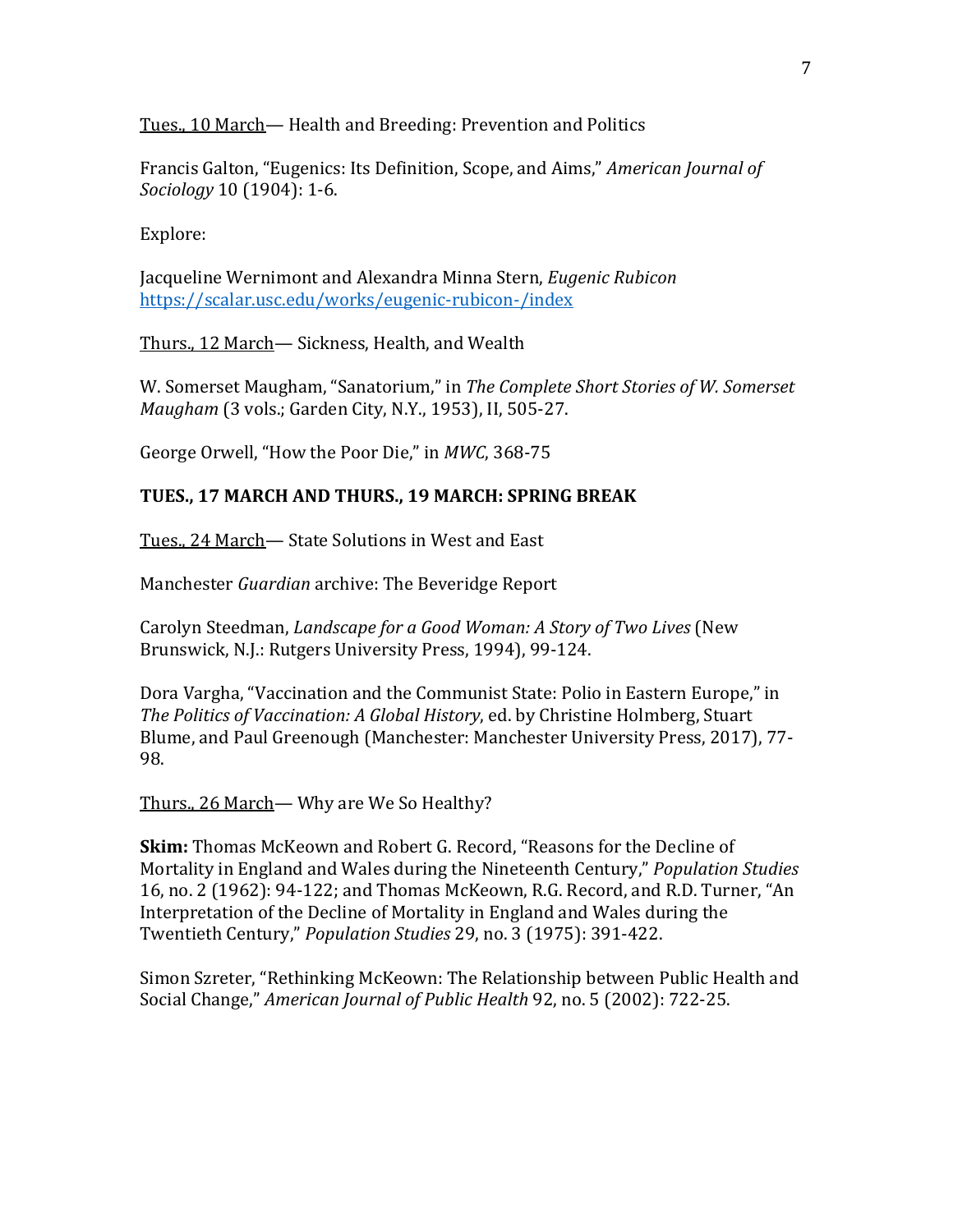Tues., 31 March— Technology's Promise and Costs

Stanley J. Reiser, "Technology and the Senses in Twentieth-Century Medicine," in *Medicine and the Five Senses*, ed. by W.F. Bynum and Roy Porter (New York, 1993), 262-73.

# **Thurs., 2 April— NO CLASS MEETING; RESEARCH PAPER DRAFT DUE VIA CANVAS. PLEASE SIGN UP FOR INDIVIDUAL RESEARCH PAPER CONSULTATIONS**

## **7-10 APRIL: INDIVIDUAL RESEARCH PAPER CONSULTATIONS**

Tues., 7 April— Better Living Through Chemistry

Scott H. Podolsky and Anne Kveim Lie, "Futures and Their Uses: Antibiotics and Therapeutic Revolutions," in *Therapeutic Revolutions: Pharmaceuticals and Social Change in the Twentieth Century*, ed. by Jeremy A. Greene, Flurin Condrau, and Elizabeth Siegel Watkins (Chicago: University of Chicago Press, 2016), pp. 18-42.

Elizabeth Siegel Watkins, "Reconceiving the Pill: From Revolutionary Therapeutic to Lifestyle Drug," in *Therapeutic Revolutions*, pp. 43-64.

Thurs., 9 April— AIDS and the Triumph of Disease

Paula Treichler, "AIDS, Homophobia, and Biomedical Discourse: An Epidemic of Signification," in *How to Have Theory in an Epidemic: Cultural Chronicle of AIDS* (Durham, N.C.: Duke University Press, 1999), 11-41.

Tues., 14 April— Why are We So Sick?

Dorothy Porter, "The Social Contract of Health in the Twentieth and Twenty-First Centuries," in *Shifting Boundaries of Public Health: Europe in the Twentieth Century*, ed. by Susan Gross Solomon, Lion Murard, and Patrick Zylberman (Rochester, NY: University of Rochester Press, 2008), 45-60.

#### **SECOND SHORT PAPER DUE VIA CANVAS TUESDAY, 14 APRIL**